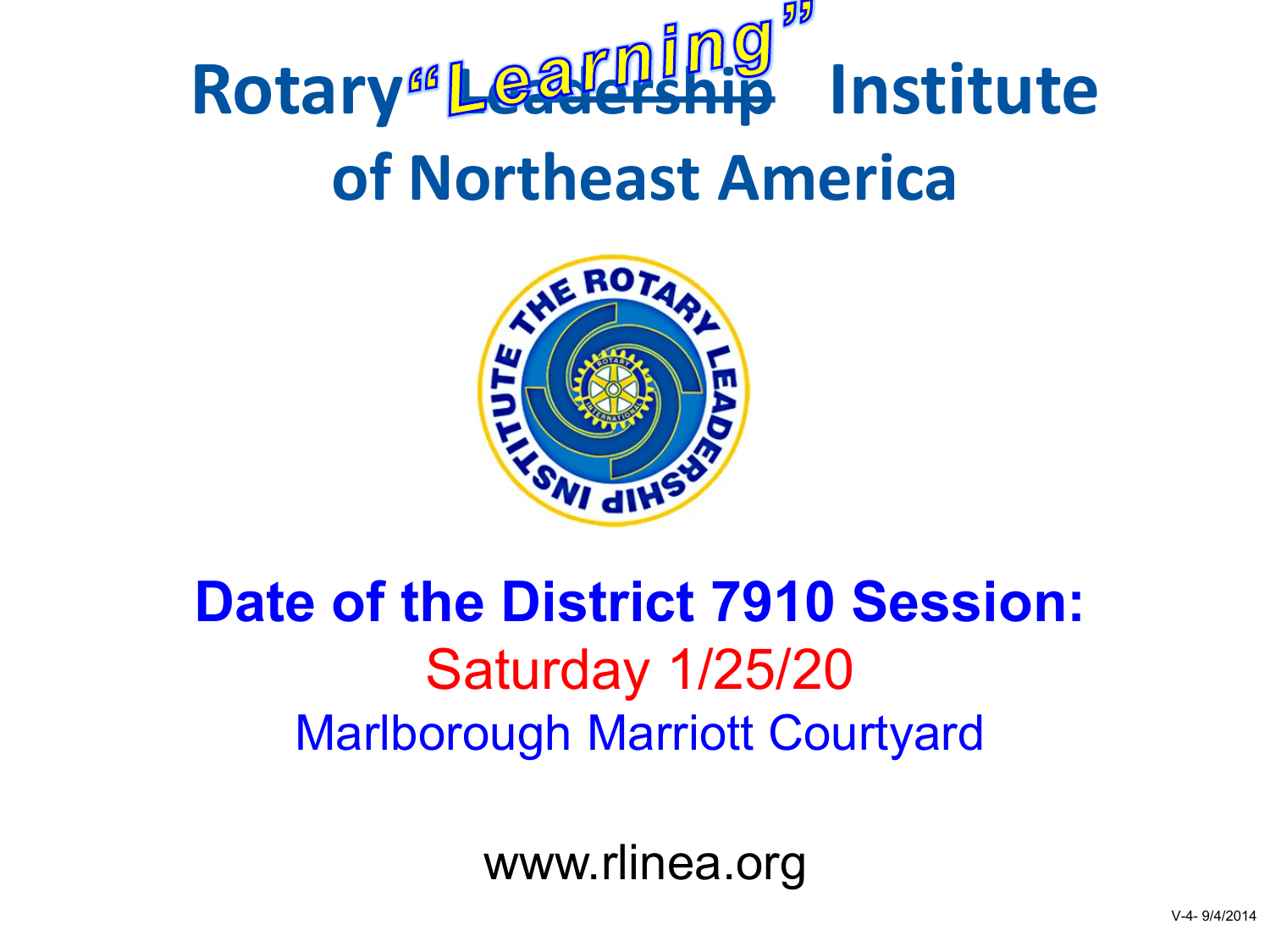

## **"What is RLI**?"

- *A Grass-Roots* **program**
- **An** *Integrated Curriculum* **about Rotary**
- **A** *Leadership Development* **program for Volunteers**
- **An** *Adult-Learning* **format**
- **A** *Facilitated Discussion* **by experienced Rotarians.**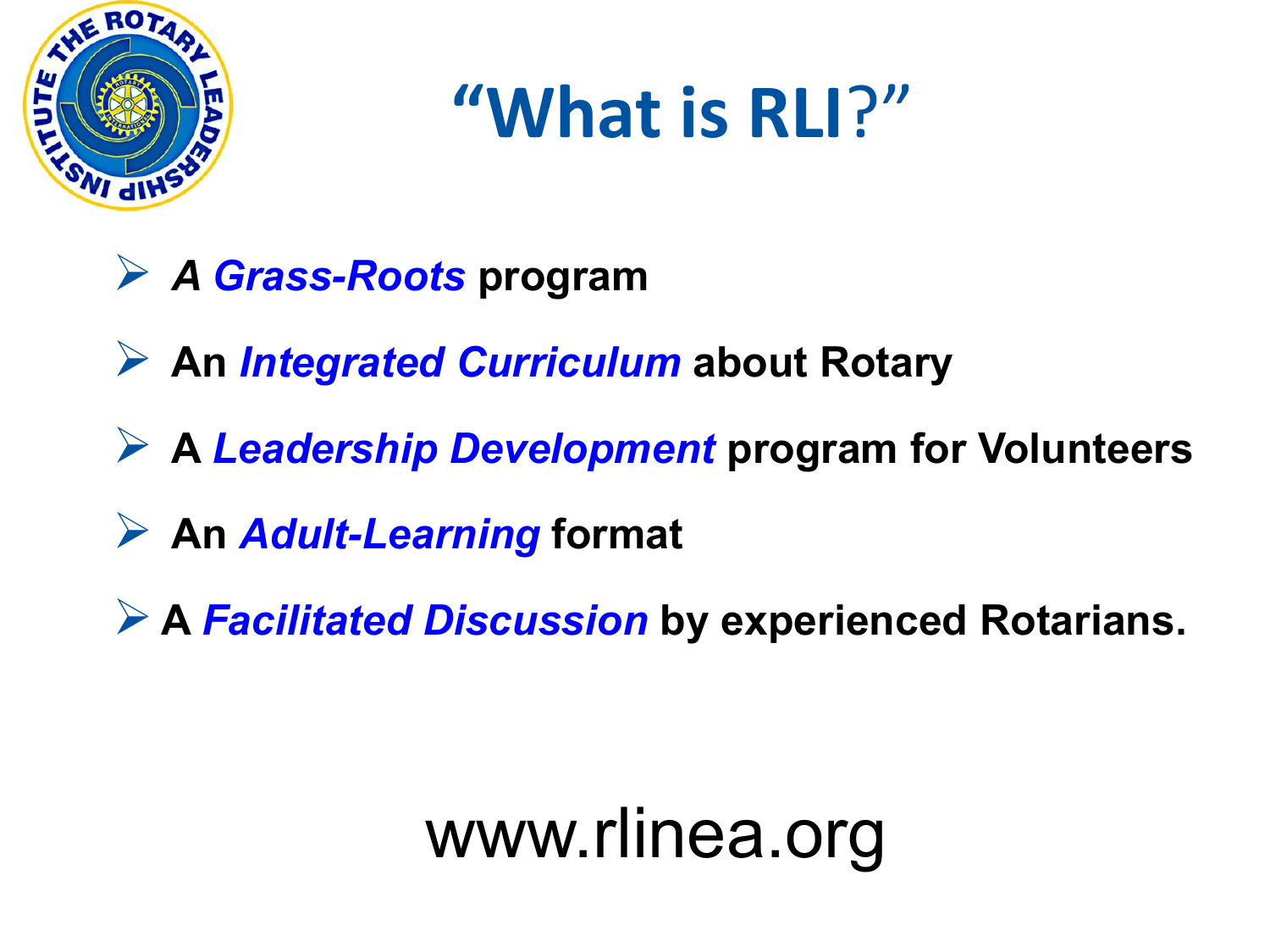

## **"How** does RLI work ?"

- **Several RLI Sessions** annually throughout the Northeast
- **One In-District Session** held annually **(D7910= 1/25/20)**
- **2 3 Primary Parts & a Graduate class offered per site**
- **Participants take one Part** (in sequence) per Session
- **Sessions held on Saturdays:** 
	- 7:00am Registration
	- 8:00am 3:00pm Session
	- Breakfast & Lunch provided
	- 6 7 topics/class
	- 50 minutes/ topic

**2019** *Graduate* **Topics** = *Motivating Volunteers & Membership Issues*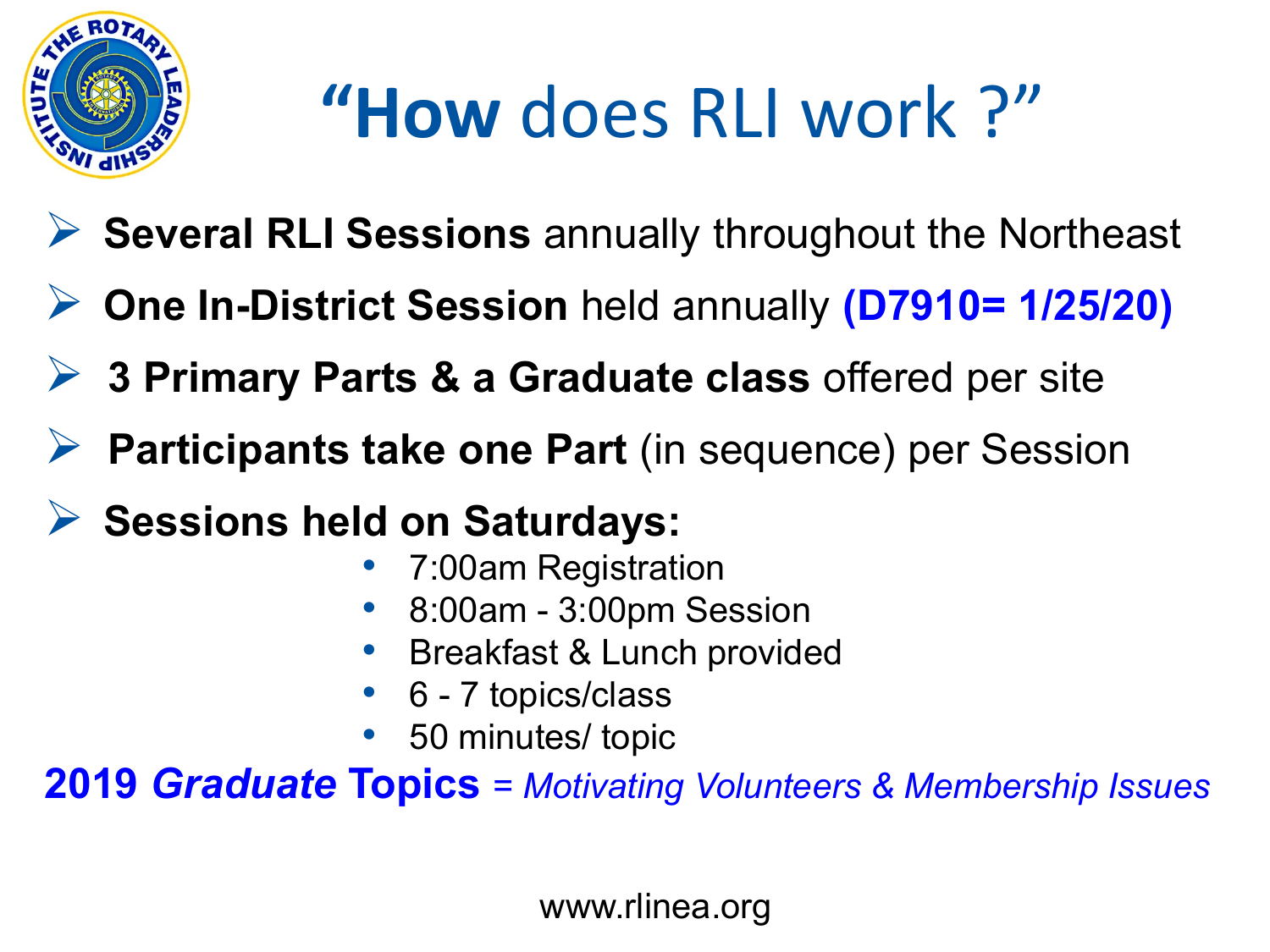

## "How does RLI work ?" Cont'd Format

### **Discussion and Involvement**

- Structured Conversations
- No Lectures or PowerPoints
- Everyone adds value!

### **Skilled Discussion Leaders**

- Experienced
- Knowledgeable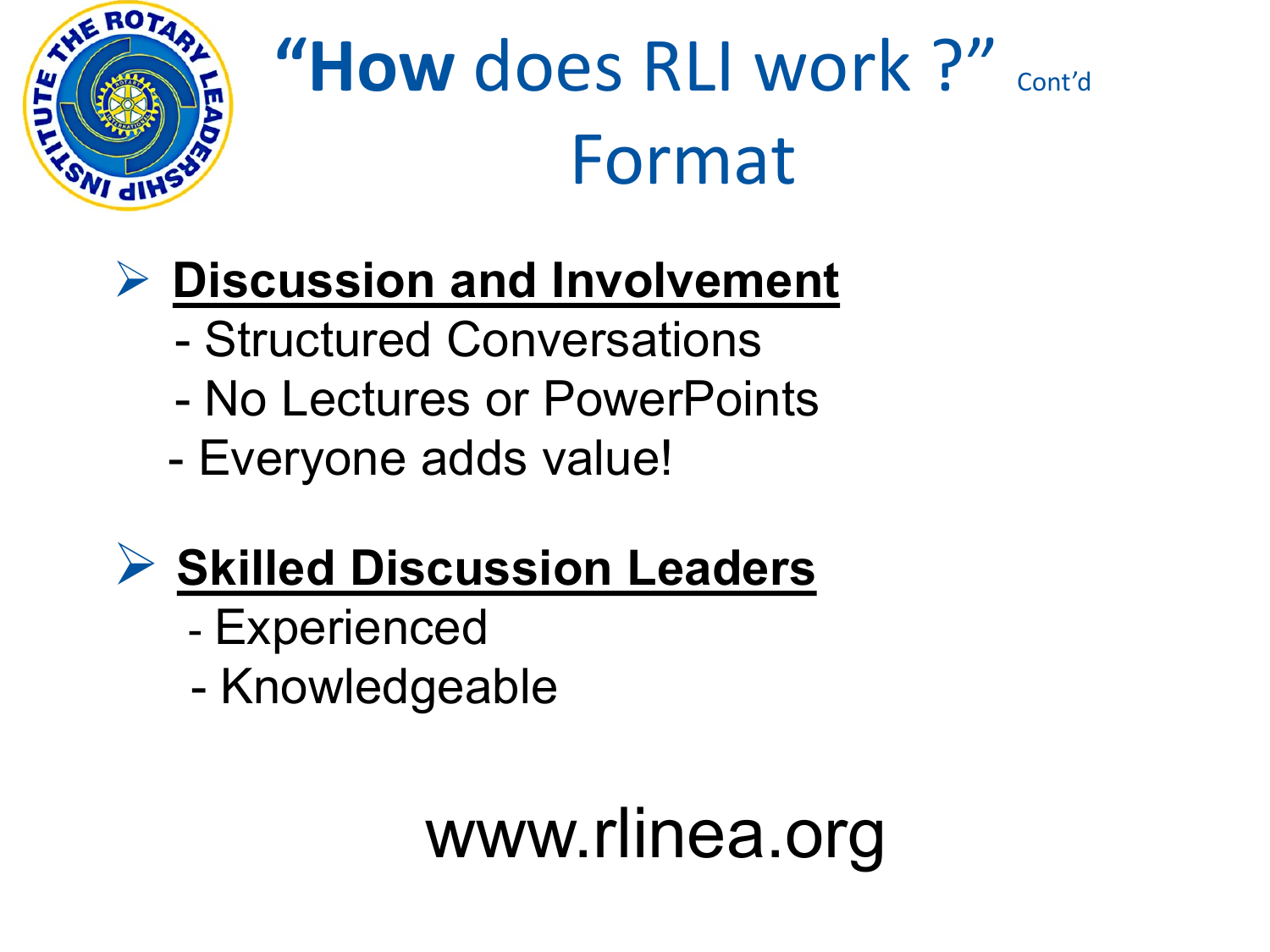

## **"WHO** Should Attend?"

**√ New Members** Active Rotarians Future Club Leaders **Value for EVERY ROTARIAN!**

*"A more informed Rotarian is a more engaged, satisfied & impactful Rotarian!"*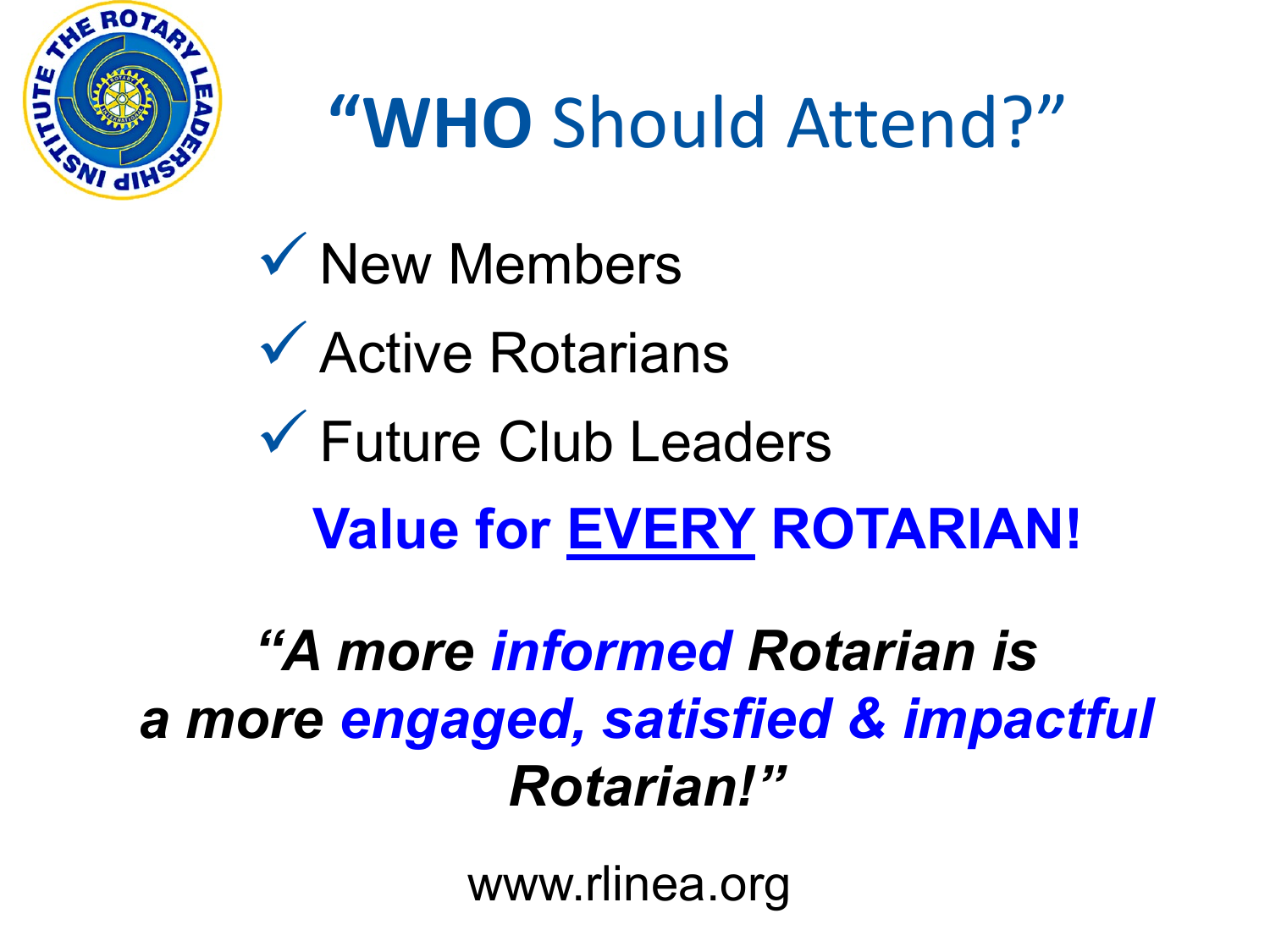

## **"Why attend** RLI?"

**Gain knowledge, proficiency and mastery in the areas of….**

- Leadership Development
- **▼ Rotary Knowledge**
- Exchange of Ideas
- ◆ Member Engagement
- ◆ Service Project Leadership
- **√ Strategic Planning**
- $\checkmark$  Improving Communication
- $\checkmark$  Team Building
- Public Relations
- $\checkmark$  International Perspectives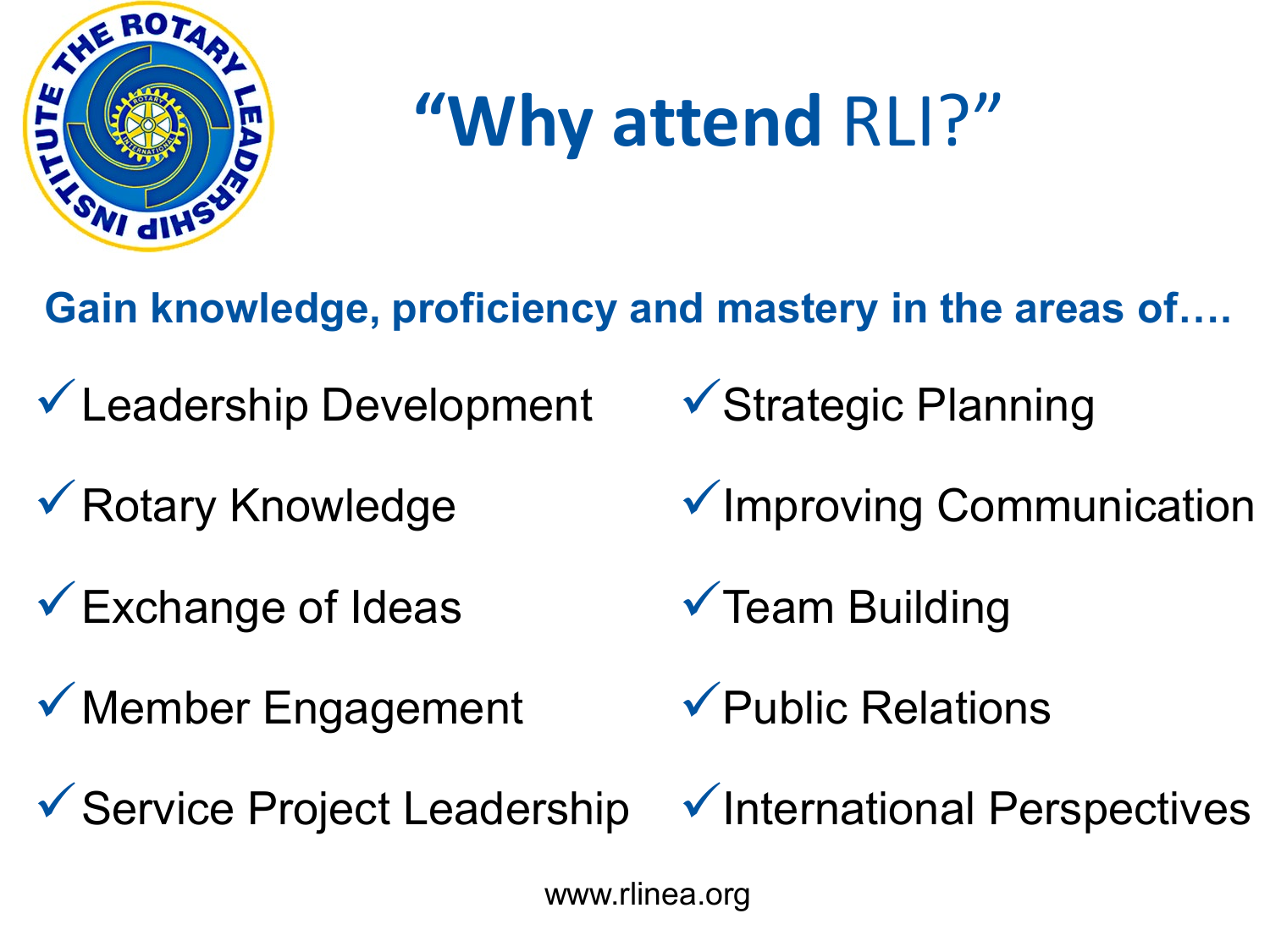

# Topics Covered

#### **LEADERSHIP**

- **Part I Characteristics**
- **Part II Team Building (Committees)**
- **Part III Effective Strategies**

### **MEMBERSHIP**

- **Part I** Engaging
- **Part II Attracting**
- **Part III Vocational Service**

#### **ETHICS**

**Part I 4-Way Test Behavior**

#### **COMMUNICATION**

**Part II Effective Part III Public Image**

#### **ROTARY**

**Part I Purpose & Structure Part II Opportunities (Personal growth, Global Networks, RI programs) Part III Making a Difference FOUNDATION Part I TRF Goals and Programs Part II Targeted Service Part III International Service SERVICE PROJECTS**

### **Part I** Implementation

#### **STRATEGIC PLANNING Part II Insightful Club Planning**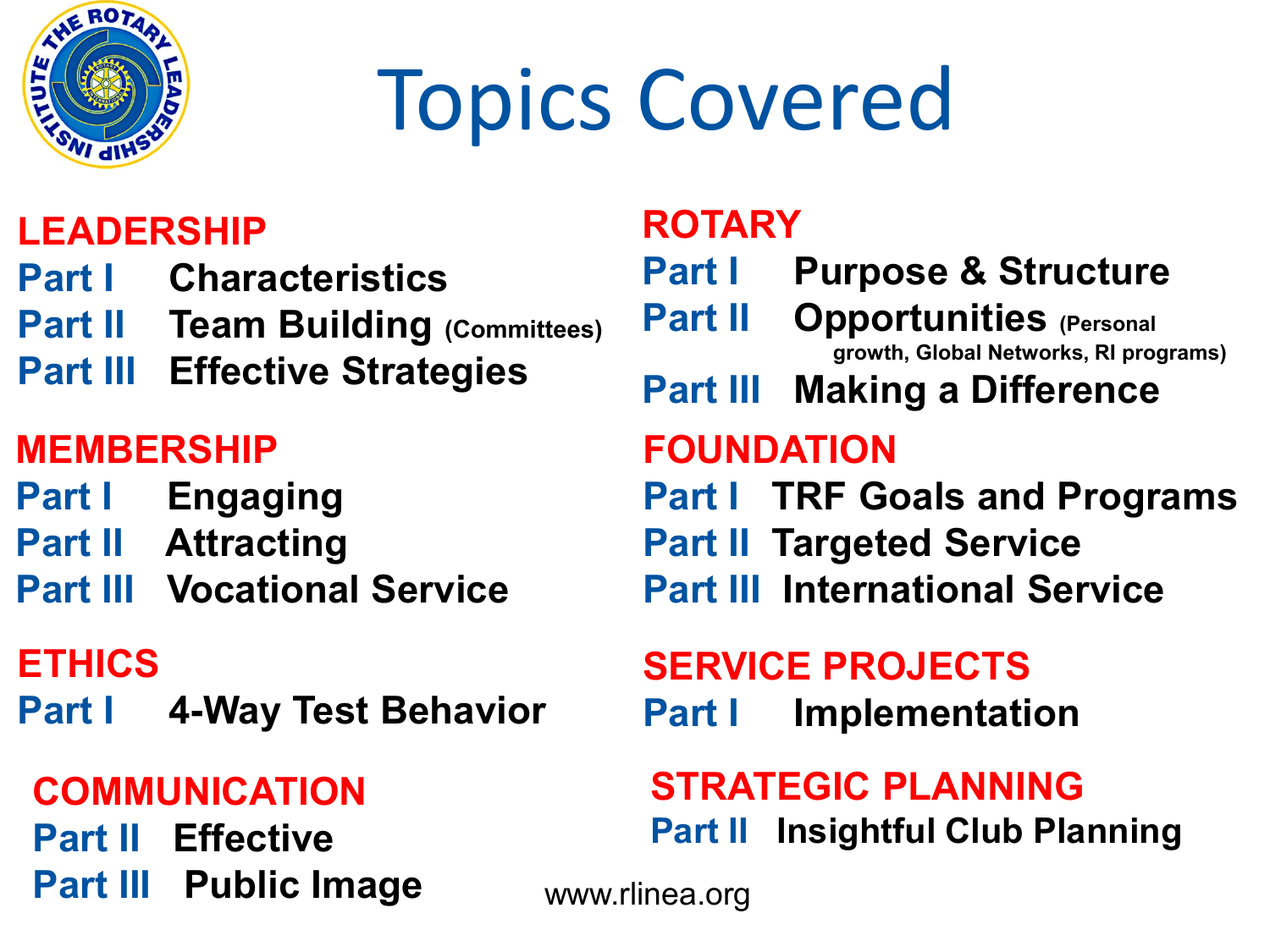# RLI Locations



AWE ROTAR

**HELENGAL CRISP** 

**11/9/19 Springfield, MA**

**11/16/19 Lewiston, ME**

**1/25/20 Marlborough, MA**

**3/7/20 Concord, NH**

**3/28/20 Lincoln, RI**

**4/25/20 Wells, ME**

**Many other locations in** NY, NJ, PA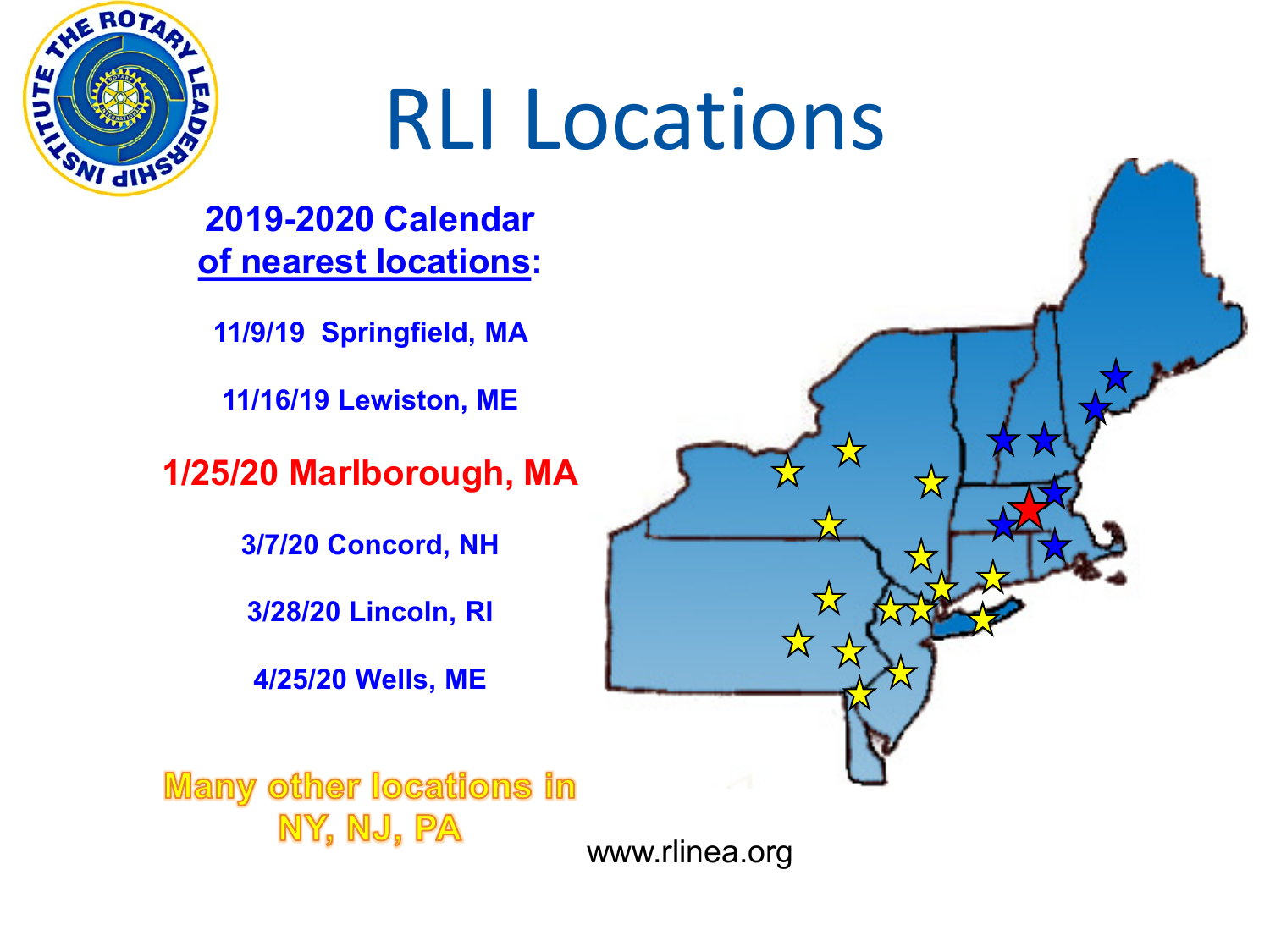## **District 7910 RLI Session: Saturday 1/25/20 Marlborough Marriott Courtyard**



### **Registration Open Now @**  www.rlinea.org *Register Today!*

www.rlinea.org  $\frac{1}{2}$  v-4- 9/4/2014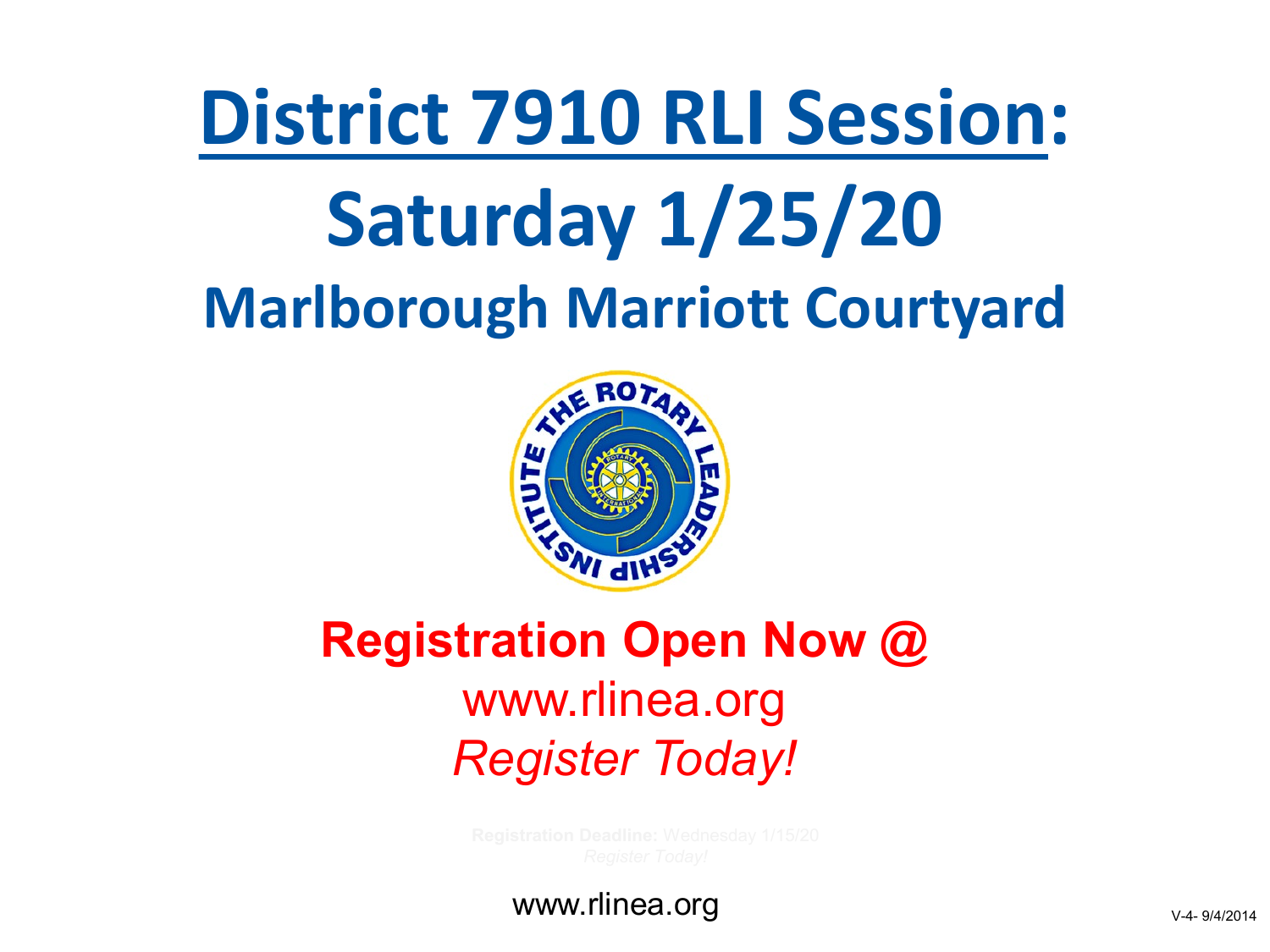

### How to Register @ www.RLINEA.org

#### Click on "More info" for Your Desired Course Location



RLI NEA Seminar - Dist 7870 - Concord, NH March 7th 2020

More info

#### This year's RLI Graduate Course will teach you the ABC's of Fundraising for your Club or District



All Rotary Club and District leaders realize that they must conduct fundraising campaigns in order to implement the service projects their clubs/districts want to complete. This year's RLI NEA Graduate Course will fill a need that many Rotarians have been requesting for several years -- how to accomplish Fund Raising for Your Rotary Club and District.

This full-day Graduate-level RLI course will be offered at all RLI NEA 2019-20 sites throughout our area.

PDG Bonnie Sirower, who served various organizations as a Certified Fund-Raising Executive for more than 36 years, developed the curriculum for this course

- 1. Why Fund Raising is Important for Your Rotary Club
- 2. Planning and Publicizing Special 3. Soliciting donations for your clu

If you have completed RLI Levels I, II NEA Upcoming session you wish to a

Click on the "How to Register" link for a detailed PDF, stepby-step process to register!

#### **How to Register for RLI!**

Ready to register for an event? Look at the schedule on the left hand menu and click on "More Info". Then click on Read More below to see the step by step instructions. You can also click here for the pdf version of the instructions.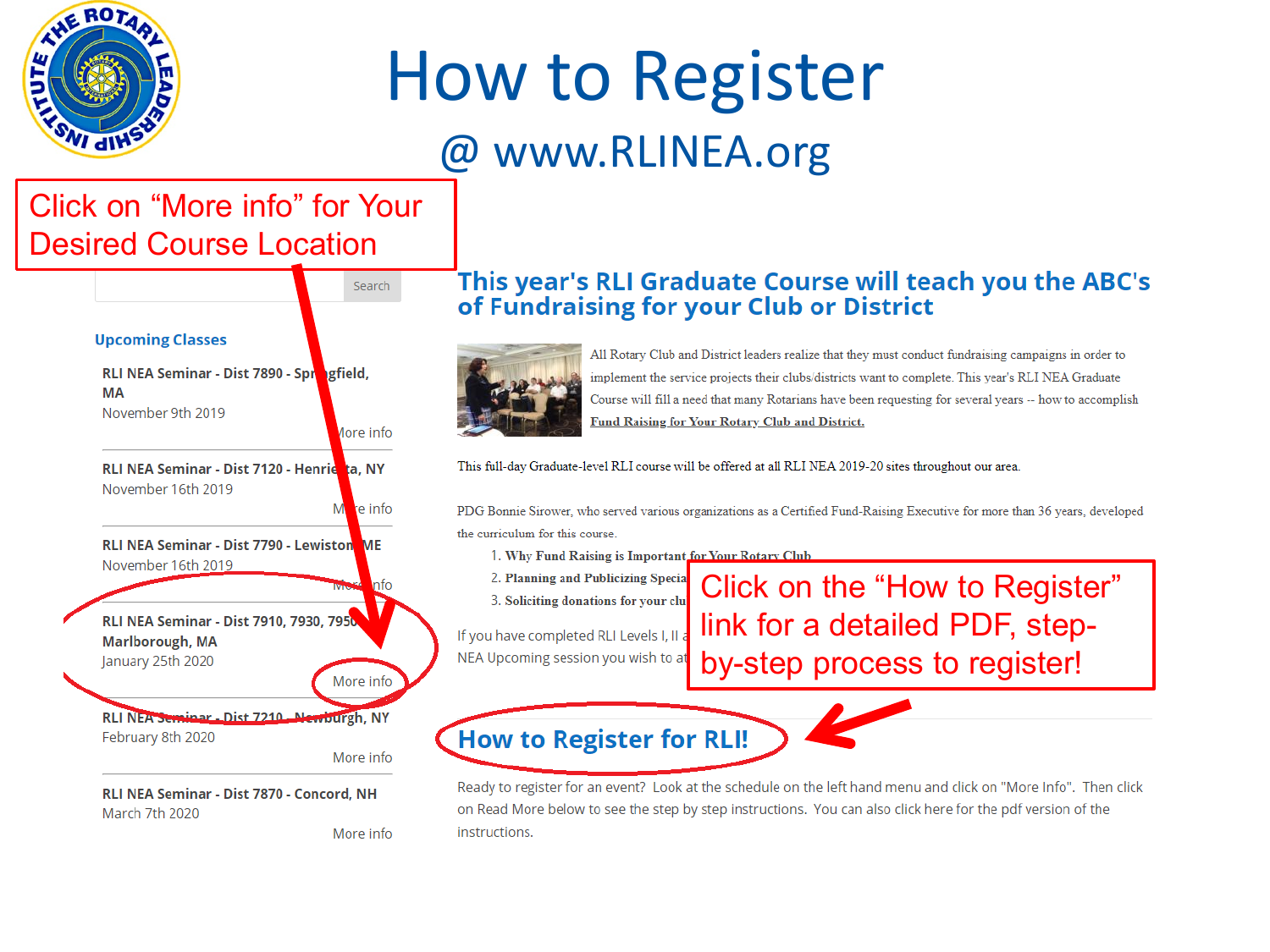

# Course Registration www.rlinea.org